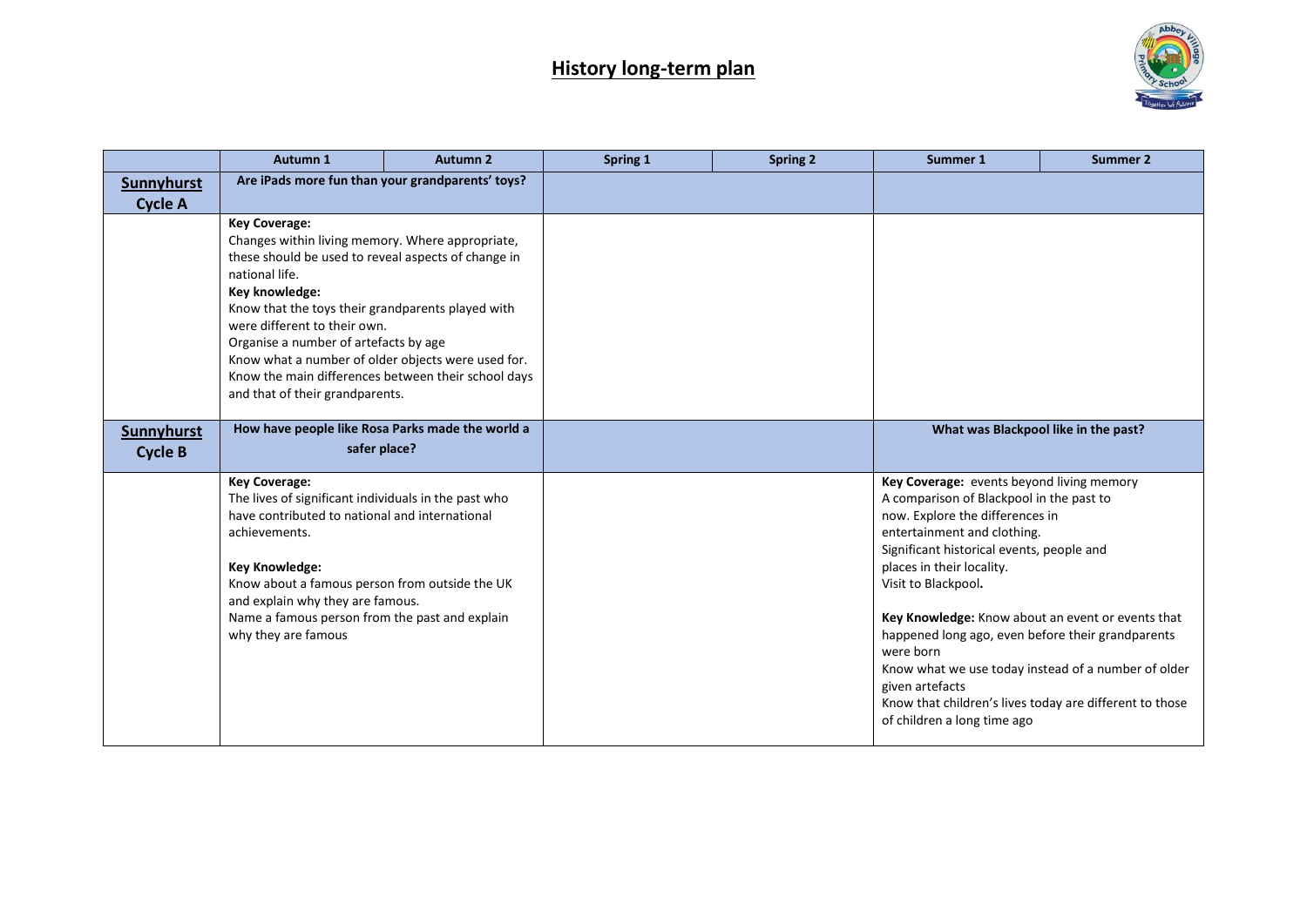

|                                     | Autumn 1                                                                                                                                                                                                                                                                                                                                                                                                                                                                                                                                                         | <b>Autumn 2</b> | Spring 1                                                                                                                                                                                                                                                                                                                                                                                                                                               | <b>Spring 2</b> | Summer 1                                                                                                                                                                                                                                                                                                                                                                                                                                                                                                                                                      | <b>Summer 2</b> |
|-------------------------------------|------------------------------------------------------------------------------------------------------------------------------------------------------------------------------------------------------------------------------------------------------------------------------------------------------------------------------------------------------------------------------------------------------------------------------------------------------------------------------------------------------------------------------------------------------------------|-----------------|--------------------------------------------------------------------------------------------------------------------------------------------------------------------------------------------------------------------------------------------------------------------------------------------------------------------------------------------------------------------------------------------------------------------------------------------------------|-----------------|---------------------------------------------------------------------------------------------------------------------------------------------------------------------------------------------------------------------------------------------------------------------------------------------------------------------------------------------------------------------------------------------------------------------------------------------------------------------------------------------------------------------------------------------------------------|-----------------|
| Anglezarke<br><b>Cycle A</b>        | What if there had never been a fire on Pudding<br>Lane?<br>The great fire of London                                                                                                                                                                                                                                                                                                                                                                                                                                                                              |                 |                                                                                                                                                                                                                                                                                                                                                                                                                                                        |                 | What does an explorer find?<br>Significant individuals Christopher Columbus/ Neil<br>Armstrong                                                                                                                                                                                                                                                                                                                                                                                                                                                                |                 |
| <b>Anglezarke</b><br><b>Cycle B</b> | Key coverage:<br>Great fire of London. Identifying some similarities<br>and differences between ways of life in different<br>periods.<br>Know where some people and events fit into a<br>chronological framework by using common words<br>and phrases about the passing of time (before, after,<br>a long time ago, past).<br><b>Key knowledge</b><br>People in the past by describing some of the topics,<br>events, and people that they have studied.<br>Use simple stories and other sources to show that<br>they know and understand key features of events |                 | Why was there a railway in our village?<br>Aspect of history significant in the locality- The History                                                                                                                                                                                                                                                                                                                                                  |                 | Coverage<br>Identifying some similarities and differences between<br>ways of life in different periods.<br>Know where some people and events fit into a<br>chronological framework by using common words and<br>phrases about the passing of time (before, after, a long<br>time ago, past).<br>Key knowledge<br>Understand historical concepts and use them to make<br>simple connections and draw contrasts.<br>Know the names and some details about the lives of 2<br>contrasting explorers.<br>Know what they discovered and the impact this has<br>had. |                 |
|                                     |                                                                                                                                                                                                                                                                                                                                                                                                                                                                                                                                                                  |                 | of the Railway                                                                                                                                                                                                                                                                                                                                                                                                                                         |                 |                                                                                                                                                                                                                                                                                                                                                                                                                                                                                                                                                               |                 |
|                                     |                                                                                                                                                                                                                                                                                                                                                                                                                                                                                                                                                                  |                 | Coverage<br>Aspect of history significant in the locality<br>events beyond living memory that are significant<br>nationally or globally<br><b>Key Knowledge</b><br>Know about an event or events that happened long<br>ago, even before their grandparents were born<br>Know what we use today instead of a number of older<br>given artefacts<br>Know that children's lives today are different to those<br>of children a long time ago (Local mills) |                 |                                                                                                                                                                                                                                                                                                                                                                                                                                                                                                                                                               |                 |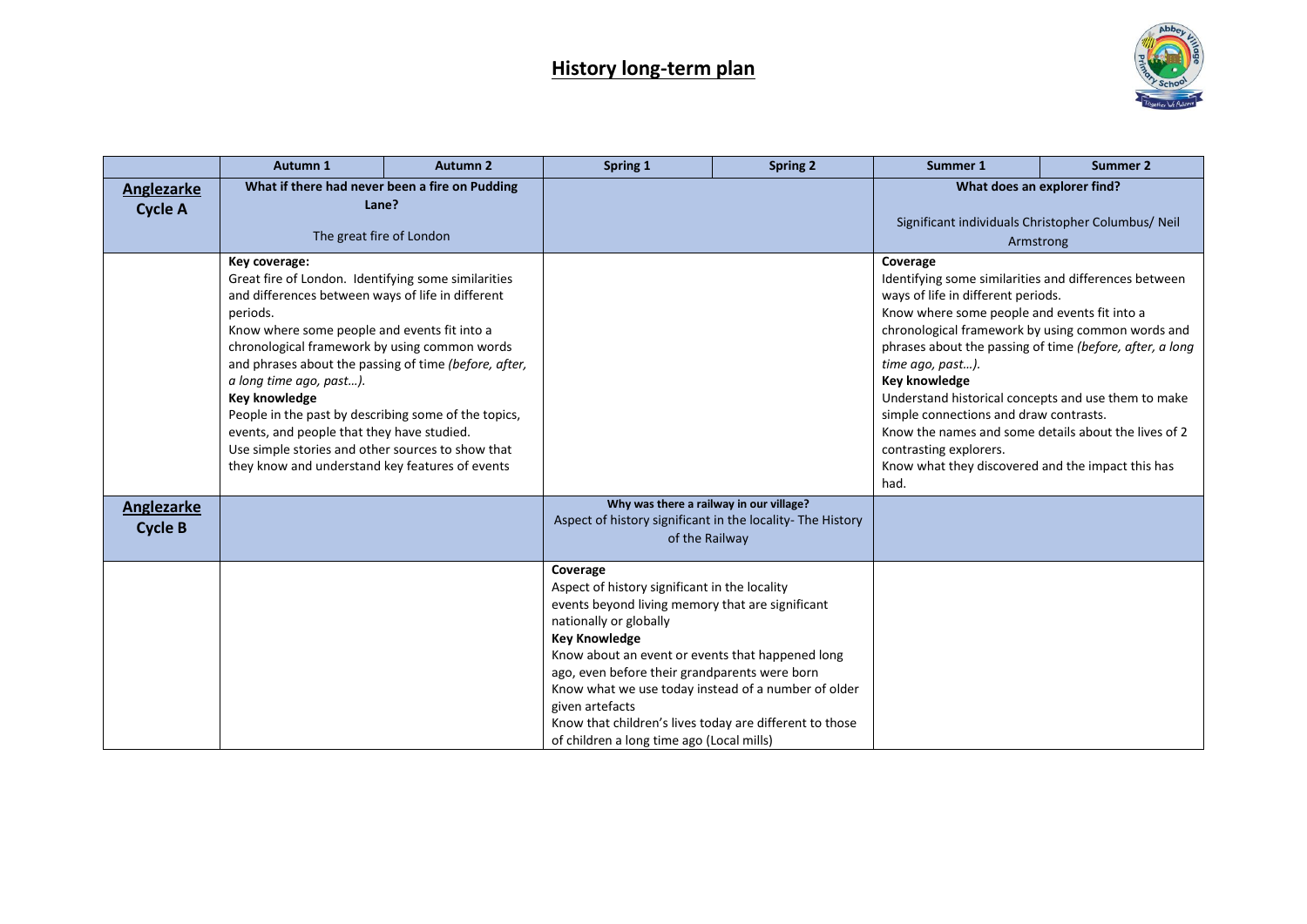

|                                | Autumn 1                                                                                                                                                                                                                                                                                                                                                                                                                                        | <b>Autumn 2</b> | Spring 1                                                                                                                                                                                                                                                                                                                                                                                                                                                                                                                            | <b>Spring 2</b> | Summer 1                                                                                                                                                                                                                                                                                                                                                                                                                                                                      | <b>Summer 2</b>                                                                                                                 |
|--------------------------------|-------------------------------------------------------------------------------------------------------------------------------------------------------------------------------------------------------------------------------------------------------------------------------------------------------------------------------------------------------------------------------------------------------------------------------------------------|-----------------|-------------------------------------------------------------------------------------------------------------------------------------------------------------------------------------------------------------------------------------------------------------------------------------------------------------------------------------------------------------------------------------------------------------------------------------------------------------------------------------------------------------------------------------|-----------------|-------------------------------------------------------------------------------------------------------------------------------------------------------------------------------------------------------------------------------------------------------------------------------------------------------------------------------------------------------------------------------------------------------------------------------------------------------------------------------|---------------------------------------------------------------------------------------------------------------------------------|
| Roddlesworth                   | Why should Britain be ashamed of the slave trade?                                                                                                                                                                                                                                                                                                                                                                                               |                 | What if you lived in Ancient Greece?                                                                                                                                                                                                                                                                                                                                                                                                                                                                                                |                 | What if you were born in Saxon times?                                                                                                                                                                                                                                                                                                                                                                                                                                         |                                                                                                                                 |
| <b>Cycle A</b>                 | Significant events in history Beyond 1066                                                                                                                                                                                                                                                                                                                                                                                                       |                 | Achievements and their influence on the Western World                                                                                                                                                                                                                                                                                                                                                                                                                                                                               |                 | End of Roman empire to 1066 (Chronology)                                                                                                                                                                                                                                                                                                                                                                                                                                      |                                                                                                                                 |
|                                | <b>Key Coverage</b><br>Significant events in history<br>Beyond 1066<br><b>Key Knowledge</b><br>Know how Britain was involved in the slavery trade.<br>Know about the way slaves were moved from Africa<br>to America<br>Know that it took many years of petitioning before<br>the slave trade ended<br>Know about the work of William Wilberforce and<br>others to bring an end to the slave trade.<br>Have an understanding of slave auctions. |                 | <b>Key Coverage:</b><br><b>Ancient Greeks</b><br><b>Key Knowledge</b><br>know that Ancient Greeks believed in a number of Gods.<br>know where Greece is and point to it on a map.<br>Know some of the main characteristics of the Athenians<br>and the Spartans<br>Know about the influence the gods had on Ancient<br>Greece<br>Know at least five sports from the Ancient Greek<br>Olympics<br>know that Ancient Greeks have been associated with the<br>birth of democracy.<br>know how the Ancient Greeks impacted on our lives |                 | <b>Key Coverage:</b><br>Britain's settlement by the Anglo Saxons and Vikings<br>Chronology to 1066<br><b>Key knowledge</b><br>Know about how the Anglo-Saxons attempted to<br>bring about law and order into the country<br>Know that during the Anglo-Saxon period Britain was<br>divided into many kingdoms<br>Know that the way the kingdoms were divided led to<br>the creation of some of our county boundaries today                                                    |                                                                                                                                 |
| Roddlesworth<br><b>Cycle B</b> | From Stone age Britain to the end of the Roman<br>occupation: How did Britain change?                                                                                                                                                                                                                                                                                                                                                           |                 | today.                                                                                                                                                                                                                                                                                                                                                                                                                                                                                                                              |                 |                                                                                                                                                                                                                                                                                                                                                                                                                                                                               | What if the Romans had never invaded Britain?                                                                                   |
|                                | Changes in Britain from stone Age to 1066.<br><b>Key Coverage</b><br>The Stone age period<br>Roman occupation of Britain<br>Key knowledge:<br>Know how Britain changed between the beginning of<br>the stone age and the iron age.<br>Know the main differences between the stone,<br>bronze and iron ages.<br>Know what is meant by 'hunter gatherers'<br>Know how Britain changed from the iron age to the<br>end of the Roman occupation.    |                 |                                                                                                                                                                                                                                                                                                                                                                                                                                                                                                                                     |                 | <b>Key Coverage:</b><br>Roman Britain<br>Key knowledge:<br>Know how the Roman occupation of Britain helped<br>to advance British society.<br>Know how there was resistance to the Roman<br>occupation and know about Boudica.<br>Know about at least one famous Roman emperor<br>Know that Romans came to Britain 2000 years ago.<br>Know that the Romans conquered Britain but left<br>and had many weapons.<br>Know that Roman gladiators would fight for<br>entertainment. | <b>Roman Britain</b><br>Britain with many important features, such as roads.<br>Know that the Roman army was immensely powerful |